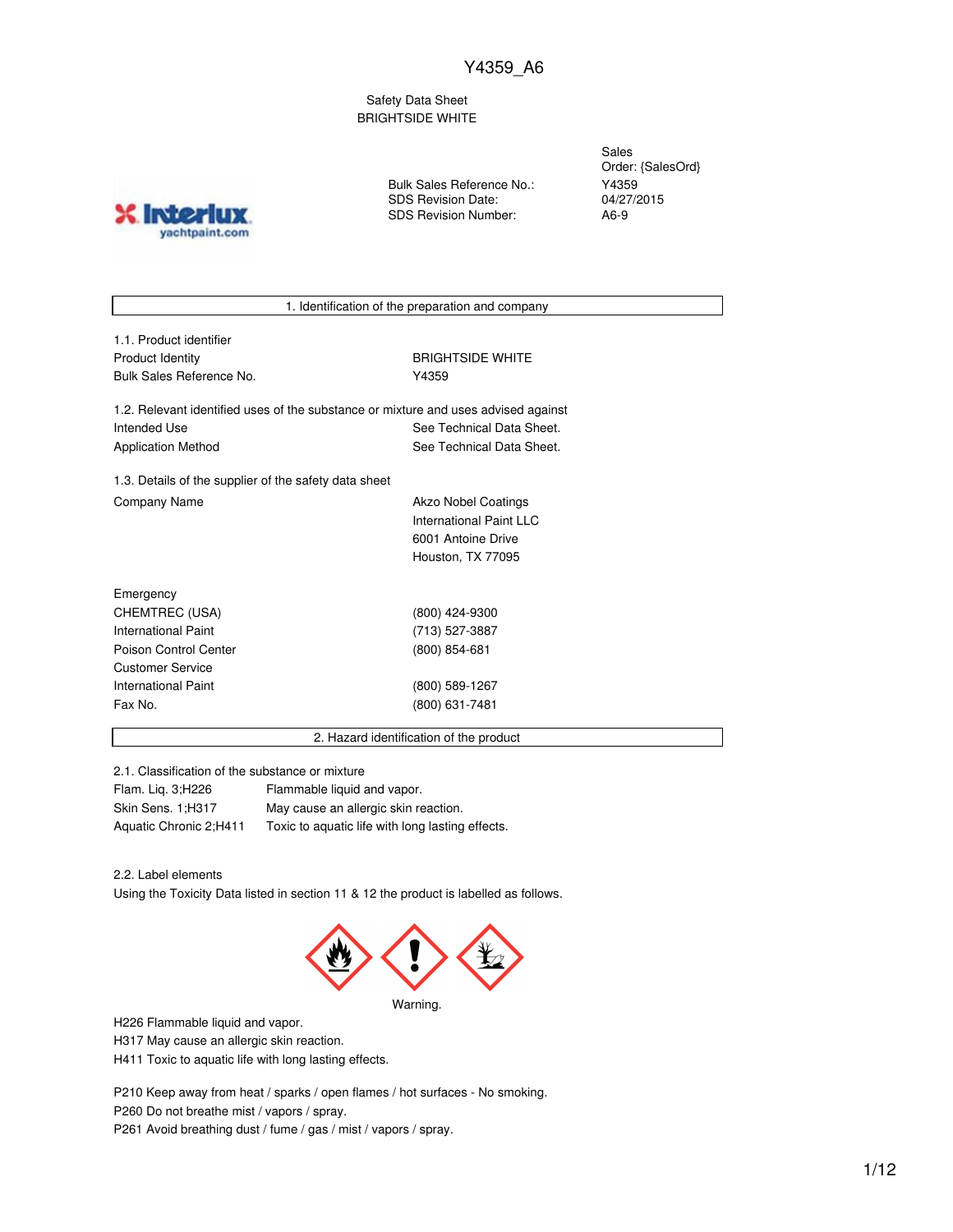P262 Do not get in eyes, on skin, or on clothing.

P272 Contaminated work clothing should not be allowed out of the workplace.

P273 Avoid release to the environment.

P280 Wear protective gloves / eye protection / face protection.

P301+310 IF SWALLOWED: Immediately call a POISON CENTER or doctor/physician.

P302+352 IF ON SKIN: Wash with soap and water.

P303+361+353 IF ON SKIN (or hair): Remove/Take off immediately all contaminated clothing. Rinse skin with water/shower.

P331 Do NOT induce vomiting.

P333+313 If skin irritation or a rash occurs: Get medical advice/attention.

P363 Wash contaminated clothing before reuse.

P370 In case of fire: Use water spray, fog, or regular foam..

P391 Collect spillage.

P403+233 Store in a well ventilated place. Keep container tightly closed.

P501 Dispose of contents / container in accordance with local / national regulations.

HMIS Rating **Health: 2\*** Flammability: 2 Reactivity: 0

3. Composition/information on ingredients

This product contains the following substances that present a hazard within the meaning of the relevant State and Federal Hazardous Substances regulations.

| Ingredient/Chemical<br><b>Designations</b>                                         |              | Weight % GHS Classification                                                                             | <b>Notes</b> |
|------------------------------------------------------------------------------------|--------------|---------------------------------------------------------------------------------------------------------|--------------|
| Titanium dioxide<br><b>CAS Number:</b><br>0013463-67-7                             | $25 - 50$    |                                                                                                         | $[1][2]$     |
| Stoddard solvent<br><b>CAS Number:</b><br>0008052-41-3                             | $10 - 25$    | Asp. Tox. 1; H304                                                                                       | [1][2]       |
| Solvent naphtha (petroleum),<br>medium aliphatic<br>CAS Number:<br>0064742-88-7    | $10 - 25$    | Asp. Tox. 1; H304                                                                                       | $[1]$        |
| SATURATED HYDROCARBON I<br><b>CAS Number:</b><br><b>TS-KS6505</b>                  | $1.0 - 10$   |                                                                                                         | $[1]$        |
| Kerosene<br>CAS Number:<br>0008008-20-6                                            | $1.0 - 10$   | Asp. Tox. 1; H304                                                                                       | $[1][2]$     |
| Naphtha (petroleum), heavy<br>aromatic<br>CAS Number:<br>0064742-94-5              | $1.0 - 10$   | Asp. Tox. 1: H304                                                                                       | $[1]$        |
| Silica, amorphous<br>CAS Number:<br>0007631-86-9                                   | $1.0 - 10$   |                                                                                                         | $[1][2]$     |
| Aluminum hydroxide<br>CAS Number:<br>0021645-51-2                                  | $1.0 - 10$   | Eye Irrit. 2;H319<br>STOT SE 3;H335                                                                     | $[1]$        |
| Petroleum distillates.<br>hydrotreated light<br><b>CAS Number:</b><br>0064742-47-8 | $1.0 - 10$   | Asp. Tox. 1; H304                                                                                       | $[1]$        |
| Naphthalene<br><b>CAS Number:</b><br>0000091-20-3                                  | $0.10 - 1.0$ | Carc. 2:H351<br>Acute Tox. 4;H302<br><b>Aquatic Acute</b><br>1;H400<br><b>Aquatic Chronic</b><br>1:H410 | [1][2]       |
| Methyl ethyl ketoxime<br>CAS Number:<br>0000096-29-7                               | $0.10 - 1.0$ | Carc. 2;H351<br>Acute Tox. 4;H312<br>Eye Dam. 1;H318<br>Skin Sens. 1;H317                               | $[1]$        |

[1] Substance classified with a health or environmental hazard.

[2] Substance with a workplace exposure limit.

[3] PBT-substance or vPvB-substance.

\*The full texts of the phrases are shown in Section 16.

4. First aid measures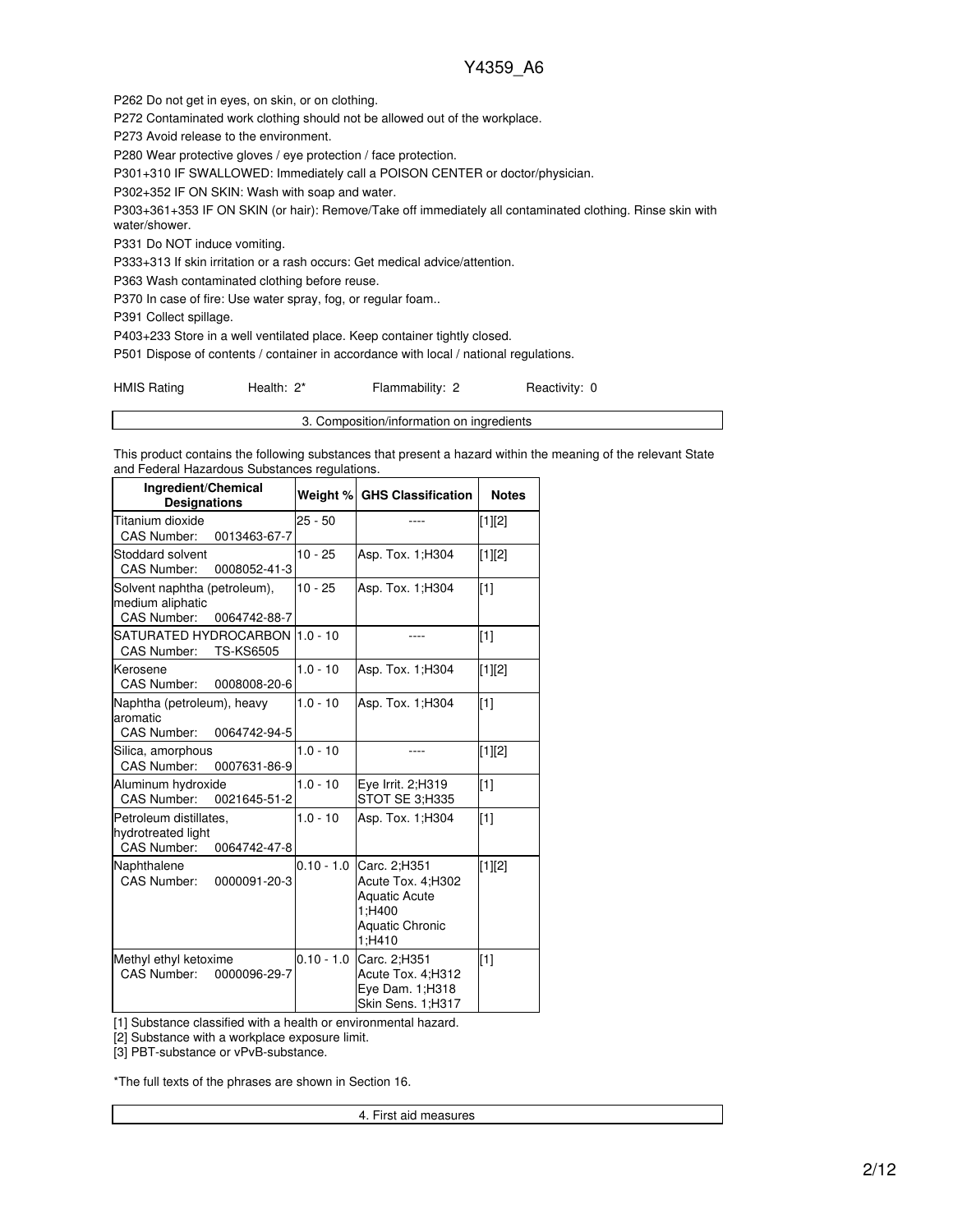| 4.1. Description of first aid measures |                                                                                                                                                                                                                                                                                                       |  |
|----------------------------------------|-------------------------------------------------------------------------------------------------------------------------------------------------------------------------------------------------------------------------------------------------------------------------------------------------------|--|
| General                                | Remove contaminated clothing and shoes. Get medical attention immediately. Wash<br>clothing before reuse. Thoroughly clean or destroy contaminated shoes.                                                                                                                                             |  |
| Inhalation                             | If inhaled, remove to fresh air. If not breathing, give artificial respiration. If breathing is<br>difficult, give oxygen. Get medical attention immediately.                                                                                                                                         |  |
| Eyes                                   | In case of contact, immediately flush eyes with plenty of water for at least 15 minutes.<br>Get medical attention immediately.                                                                                                                                                                        |  |
| Skin                                   | In case of contact, immediately flush skin with soap and plenty of water. Get medical<br>attention immediately.                                                                                                                                                                                       |  |
| Ingestion                              | If swallowed, immediately contact Poison Control Center at 1-800-854-6813. DO NOT<br>induce vomiting unless instructed to do so by medical personnel. Never give anything<br>by mouth to an unconscious person.                                                                                       |  |
|                                        | 4.2. Most important symptoms and effects, both acute and delayed                                                                                                                                                                                                                                      |  |
| Overview                               | NOTICE: Reports have associated repeated and prolonged occupational<br>overexposure to solvents with permanent brain and nervous system damage.<br>Intentional misuse by deliberately concentrating and inhaling the contents may be<br>harmful or fatal. Avoid contact with eyes, skin and clothing. |  |
| Inhalation                             | Harmful if inhaled. Causes lung irritation. Causes nose and throat irritation. Vapors<br>may affect the brain or nervous system causing dizziness, headache or nausea.                                                                                                                                |  |
| Eyes                                   | Causes severe eye irritation. Avoid contact with eyes.                                                                                                                                                                                                                                                |  |
| Skin                                   | Causes skin irritation. May be harmful if absorbed through the skin.                                                                                                                                                                                                                                  |  |
| Ingestion                              | Harmful if swallowed. May cause abdominal pain, nausea, vomiting, diarrhea, or<br>drowsiness.                                                                                                                                                                                                         |  |
| Chronic effects                        | Possible cancer hazard. Contains an ingredient which may cause cancer based on<br>animal data (See Section 2 and Section 15 for each ingredient). Risk of cancer<br>depends on duration and level of exposure.                                                                                        |  |

### 5. Fire-fighting measures

#### 5.1. Extinguishing media

CAUTION: This product has a very low flashpoint. Use of water spray when fighting fire may be inefficient. SMALL FIRES: Use dry chemical, CO2, water spray or alcohol-resistant foam. LARGE FIRES: Use water spray, fog, or alcohol-resistant foam. Do not use straight streams. Move containers from fire area if you can do so without risk. Runoff from fire control may cause pollution. Dike fire control water for later disposal. Do not scatter the material.

5.2. Special hazards arising from the substance or mixture

May produce hazardous fumes when heated to decomposition as in welding. Fumes may produce Carbon Dioxide and Carbon Monoxide.

5.3. Advice for fire-fighters

Cool closed containers exposed to fire by spraying them with water. Do not allow run off water and contaminants from fire fighting to enter drains or water courses.

ERG Guide No.

6. Accidental release measures

6.1. Personal precautions, protective equipment and emergency procedures

ELIMINATE ALL IGNITION SOURCES (no smoking, flares, sparks or flames in immediate area). Use only non-sparking equipment to handle spilled material and absorbent. Do not touch or walk through spilled material. Stop leak if you can do so without risk. Prevent entry into waterways, sewers, basements or confined areas. A vapor suppressing foam may be used to reduce vapors. Absorb or cover with dry earth, sand, or other non-combustible material and transfer to containers. Use non-sparking tools to collect absorbed material.

#### 6.2. Environmental precautions

Do not allow spills to enter drains or watercourses.

6.3. Methods and material for containment and cleaning up

CALL CHEMTREC at (800)-424-9300 for emergency response. Isolate spill or leak area immediately for at least 25 to 50 meters (80 to 160 feet) in all directions. Keep unauthorized personnel away. Stay upwind. Keep out of low areas. Ventilate closed spaces before entering. LARGE SPILLS: Consider initial downwind evacuation for at least 300 meters (1000 feet).

7. Handling and storage

7.1. Precautions for safe handling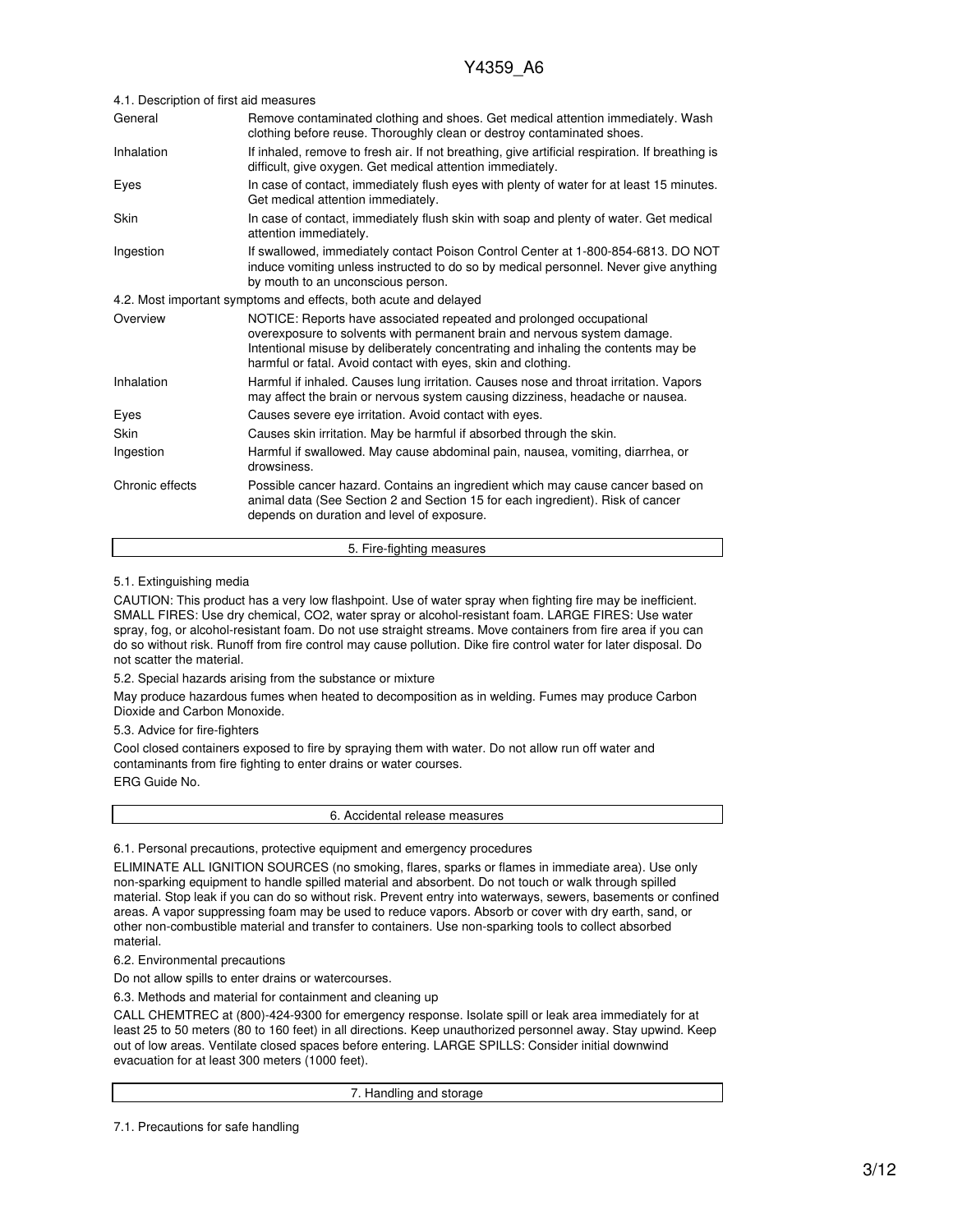Handling Vapors may cause flash fire or ignite explosively.

In Storage Keep away from heat, sparks and flame.

7.2. Conditions for safe storage, including any incompatibilities

Store between 40-100F (4-38C).

Avoid contact with eyes, skin and clothing.

Strong oxidizing agents.

Do not smoke. Extinguish all flames and pilot lights, and turn off stoves, heaters, electric motors and other sources of ignition during use and until all vapors are gone.

7.3. Specific end use(s)

Close container after each use.

Wash thoroughly after handling.

Prevent build-up of vapors by opening all windows and doors to achieve cross-ventilation.

|                          |                                    |                         | 8. Exposure controls and personal protection                                                       |
|--------------------------|------------------------------------|-------------------------|----------------------------------------------------------------------------------------------------|
|                          |                                    | 8.1. Control parameters |                                                                                                    |
|                          |                                    | Exposure                |                                                                                                    |
| CAS No.                  | Ingredient                         | Source                  | Value                                                                                              |
| 0000091-20-3 Naphthalene |                                    | OSHA                    | 10 ppm TWA; 50 mg/m3 TWA15 ppm STEL; 75<br>mg/m3 STEL                                              |
|                          |                                    | ACGIH                   | 10 ppm TWA15 ppm STEL                                                                              |
|                          |                                    | <b>NIOSH</b>            | 10 ppm TWA; 50 mg/m3 TWA15 ppm STEL; 75<br>mg/m3 STEL250 ppm IDLH                                  |
|                          |                                    | Supplier                |                                                                                                    |
|                          |                                    | OHSA,<br>CAN            | 10 ppm TWA15 ppm STEL                                                                              |
|                          |                                    | Mexico                  | 10 ppm TWA LMPE-PPT; 50 mg/m3 TWA<br>LMPE-PPT15 ppm STEL [LMPE-CT]; 75 mg/m3<br>STEL [LMPE-CT]     |
|                          |                                    | <b>Brazil</b>           |                                                                                                    |
|                          | 0000096-29-7 Methyl ethyl ketoxime | <b>OSHA</b>             |                                                                                                    |
|                          |                                    | <b>ACGIH</b>            |                                                                                                    |
|                          |                                    | <b>NIOSH</b>            |                                                                                                    |
|                          |                                    | Supplier                |                                                                                                    |
|                          |                                    | OHSA,<br>CAN            |                                                                                                    |
|                          |                                    | Mexico                  |                                                                                                    |
|                          |                                    | Brazil                  |                                                                                                    |
|                          | 0007631-86-9 Silica, amorphous     | OSHA                    |                                                                                                    |
|                          |                                    | ACGIH                   |                                                                                                    |
|                          |                                    | <b>NIOSH</b>            | 6 mg/m3 TWA3000 mg/m3 IDLH                                                                         |
|                          |                                    | Supplier                |                                                                                                    |
|                          |                                    | OHSA,<br>CAN            |                                                                                                    |
|                          |                                    | Mexico                  |                                                                                                    |
|                          |                                    | Brazil                  |                                                                                                    |
| l0008008-20-6 lKerosene  |                                    | OSHA                    |                                                                                                    |
|                          |                                    | ACGIH                   | 200 mg/m3 TWA (application restricted to conditions<br>in which there are negligible aerosol expos |
|                          |                                    | <b>NIOSH</b>            | 100 mg/m3 TWA                                                                                      |
|                          |                                    | Supplier                |                                                                                                    |
|                          |                                    | OHSA,<br>CAN            | 200 mg/m3 TWA (restricted to conditions where<br>there is negligible aerosol exposure, as total hy |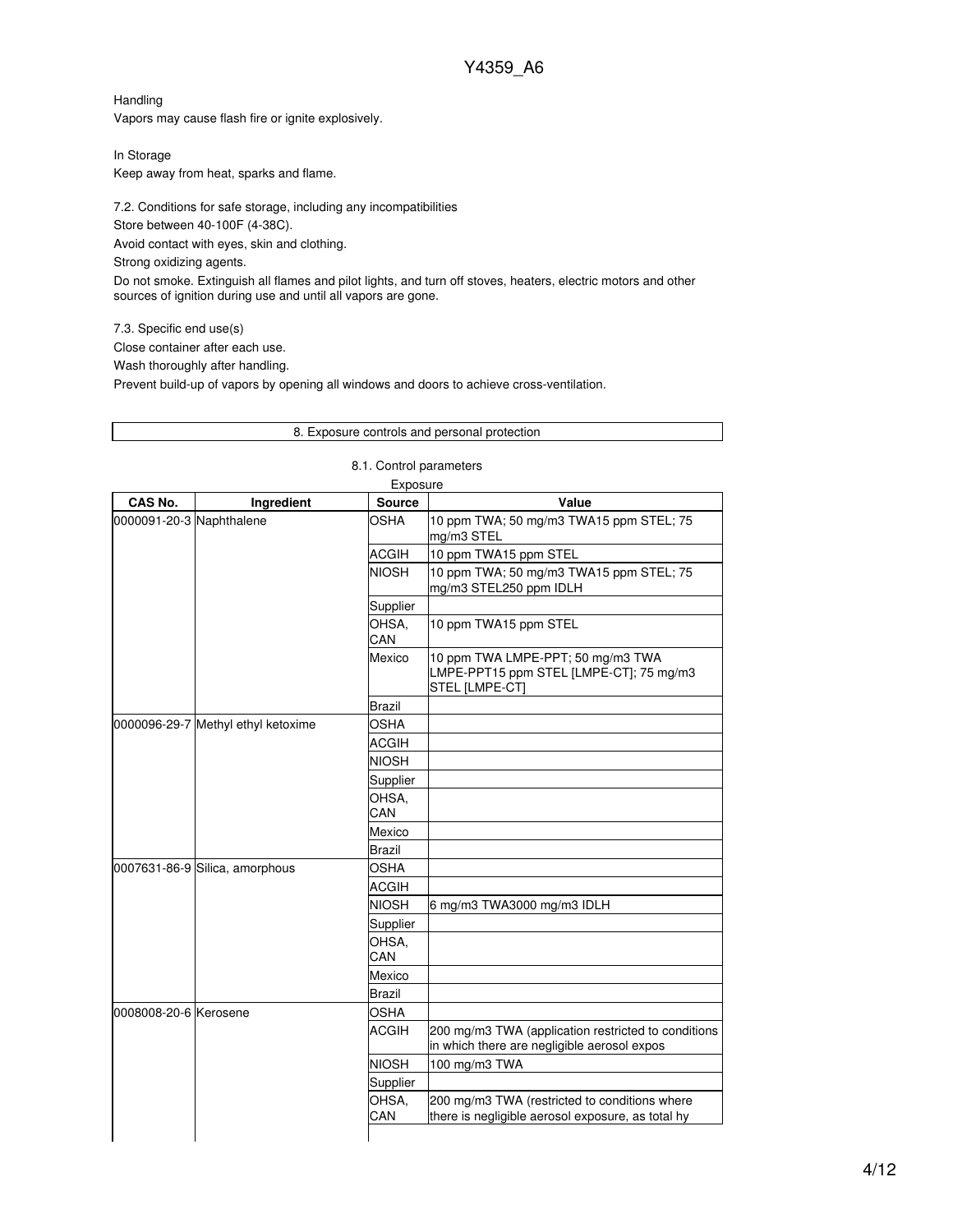Y4359\_A6

|           |                                                           | Mexico        |                                                                                                     |
|-----------|-----------------------------------------------------------|---------------|-----------------------------------------------------------------------------------------------------|
|           |                                                           | <b>Brazil</b> |                                                                                                     |
|           | 0008052-41-3 Stoddard solvent                             | OSHA          | 500 ppm TWA; 2900 mg/m3 TWA                                                                         |
|           |                                                           | <b>ACGIH</b>  | 100 ppm TWA                                                                                         |
|           |                                                           | <b>NIOSH</b>  | 350 mg/m3 TWA1800 mg/m3 Ceiling (15 min)20000<br>mg/m3 IDLH                                         |
|           |                                                           | Supplier      |                                                                                                     |
|           |                                                           | OHSA,<br>CAN  | 525 mg/m3 TWA (140C Flash aliphatic solvent)                                                        |
|           |                                                           | Mexico        | 100 ppm TWA LMPE-PPT; 523 mg/m3 TWA<br>LMPE-PPT200 ppm STEL [LMPE-CT]; 1050 mg/m3<br>STEL [LMPE-CT] |
|           |                                                           | Brazil        |                                                                                                     |
|           | 0013463-67-7 Titanium dioxide                             | <b>OSHA</b>   | 15 mg/m3 TWA (total dust)                                                                           |
|           |                                                           | <b>ACGIH</b>  | 10 mg/m3 TWA                                                                                        |
|           |                                                           | <b>NIOSH</b>  | 5000 mg/m3 IDLH                                                                                     |
|           |                                                           | Supplier      |                                                                                                     |
|           |                                                           | OHSA.<br>CAN  | 10 mg/m3 TWA                                                                                        |
|           |                                                           | Mexico        | 10 mg/m3 TWA LMPE-PPT (as Ti)20 mg/m3 STEL<br>[LMPE-CT] (as Ti)                                     |
|           |                                                           | <b>Brazil</b> |                                                                                                     |
|           | 0021645-51-2 Aluminum hydroxide                           | <b>OSHA</b>   |                                                                                                     |
|           |                                                           | <b>ACGIH</b>  |                                                                                                     |
|           |                                                           | <b>NIOSH</b>  |                                                                                                     |
|           |                                                           | Supplier      |                                                                                                     |
|           |                                                           | OHSA,         |                                                                                                     |
|           |                                                           | CAN           |                                                                                                     |
|           |                                                           | Mexico        |                                                                                                     |
|           |                                                           | <b>Brazil</b> |                                                                                                     |
|           | 0064742-47-8 Petroleum distillates,<br>hydrotreated light | <b>OSHA</b>   |                                                                                                     |
|           |                                                           | <b>ACGIH</b>  |                                                                                                     |
|           |                                                           | <b>NIOSH</b>  |                                                                                                     |
|           |                                                           | Supplier      |                                                                                                     |
|           |                                                           | OHSA,<br>CAN  |                                                                                                     |
|           |                                                           | Mexico        |                                                                                                     |
|           |                                                           | <b>Brazil</b> |                                                                                                     |
|           | 0064742-88-7 Solvent naphtha (petroleum),                 | <b>OSHA</b>   |                                                                                                     |
|           | medium aliphatic                                          |               |                                                                                                     |
|           |                                                           | <b>ACGIH</b>  |                                                                                                     |
|           |                                                           | <b>NIOSH</b>  |                                                                                                     |
|           |                                                           | Supplier      |                                                                                                     |
|           |                                                           | OHSA,<br>CAN  |                                                                                                     |
|           |                                                           | Mexico        |                                                                                                     |
|           |                                                           | <b>Brazil</b> |                                                                                                     |
|           | 0064742-94-5 Naphtha (petroleum), heavy                   | <b>OSHA</b>   |                                                                                                     |
|           | aromatic                                                  | <b>ACGIH</b>  |                                                                                                     |
|           |                                                           | <b>NIOSH</b>  |                                                                                                     |
|           |                                                           | Supplier      |                                                                                                     |
|           |                                                           | OHSA,         |                                                                                                     |
|           |                                                           | CAN           |                                                                                                     |
|           |                                                           | Mexico        |                                                                                                     |
|           |                                                           | Brazil        |                                                                                                     |
|           | SATURATED                                                 | OSHA          |                                                                                                     |
| TS-KS6505 | <b>HYDROCARBON</b>                                        | ACGIH         |                                                                                                     |
|           |                                                           | <b>NIOSH</b>  |                                                                                                     |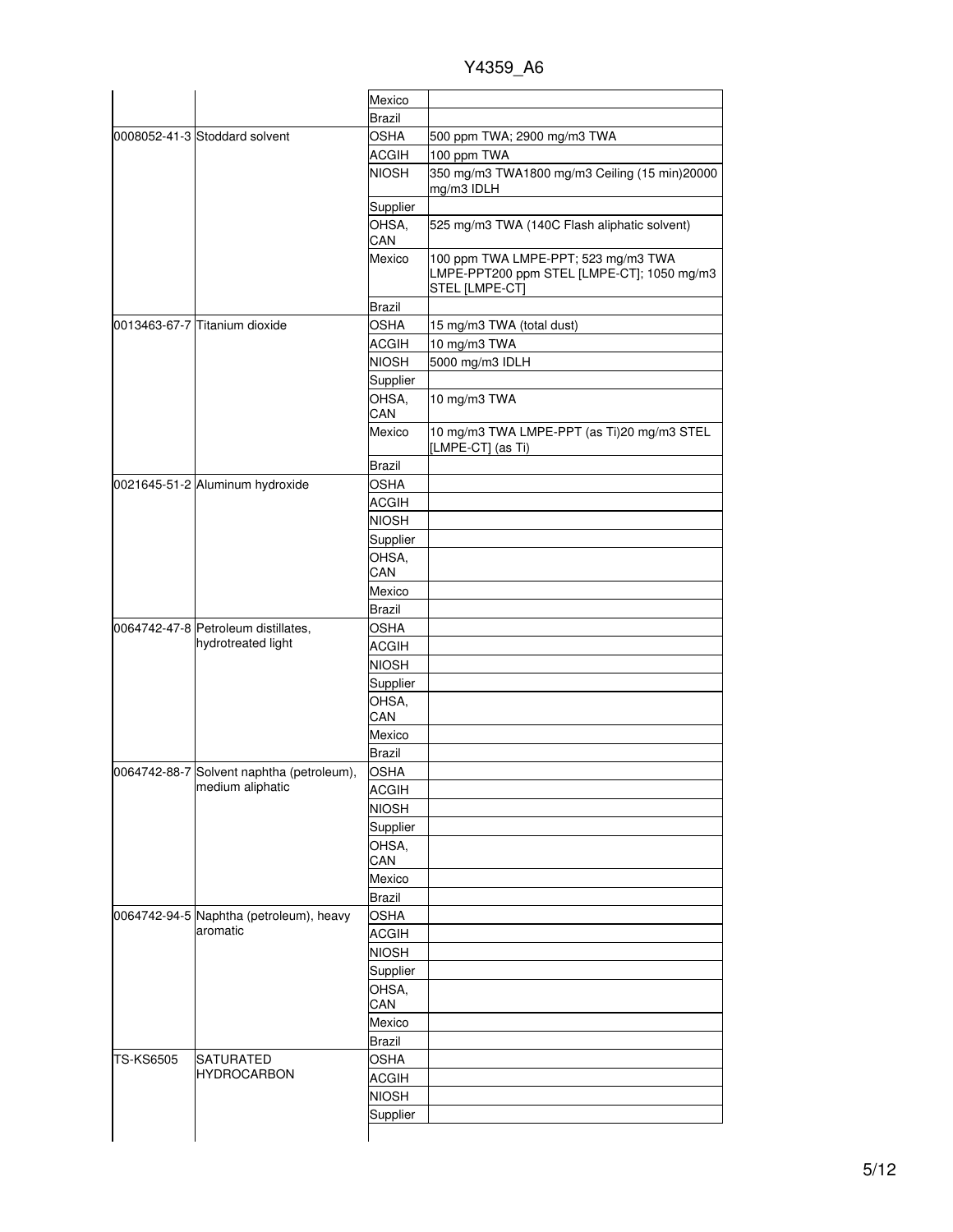| OHSA,<br>CAN  |  |
|---------------|--|
| Mexico        |  |
| <b>Brazil</b> |  |

| <b>Health Data</b>       |                                                               |              |                                                       |  |
|--------------------------|---------------------------------------------------------------|--------------|-------------------------------------------------------|--|
| CAS No.                  | Ingredient                                                    | Source       | Value                                                 |  |
| 0000091-20-3 Naphthalene |                                                               | <b>NIOSH</b> | Hemolysis and eye irritation that causes<br>cataracts |  |
|                          | 0000096-29-7 Methyl ethyl ketoxime                            | <b>NIOSH</b> |                                                       |  |
|                          | 0007631-86-9 Silica, amorphous                                | <b>NIOSH</b> |                                                       |  |
| 0008008-20-6 Kerosene    |                                                               | <b>NIOSH</b> | Eye nose                                              |  |
|                          | 0008052-41-3 Stoddard solvent                                 | <b>NIOSH</b> | Eye nose                                              |  |
|                          | 0013463-67-7 Titanium dioxide                                 | <b>NIOSH</b> | Lung tumors in animals                                |  |
|                          | 0021645-51-2 Aluminum hydroxide                               | <b>NIOSH</b> |                                                       |  |
|                          | 0064742-47-8 Petroleum distillates, hydrotreated light        | <b>NIOSH</b> |                                                       |  |
|                          | 0064742-88-7 Solvent naphtha (petroleum), medium<br>aliphatic | <b>NIOSH</b> |                                                       |  |
|                          | 0064742-94-5 Naphtha (petroleum), heavy aromatic              | <b>NIOSH</b> |                                                       |  |
| <b>TS-KS6505</b>         | <b>SATURATED HYDROCARBON</b>                                  | <b>NIOSH</b> |                                                       |  |

|                          |                                     |               | Carcinogen Data                                                        |
|--------------------------|-------------------------------------|---------------|------------------------------------------------------------------------|
| CAS No.                  | Ingredient                          | <b>Source</b> | Value                                                                  |
| 0000091-20-3 Naphthalene |                                     | OSHA          | Select Carcinogen: Yes                                                 |
|                          |                                     | <b>NTP</b>    | Known: No: Suspected: Yes                                              |
|                          |                                     | <b>IARC</b>   | Group 1: No; Group 2a: No; Group 2b: Yes; Group 3: No;<br>Group 4: No: |
|                          |                                     | OSHA          |                                                                        |
|                          | 0000096-29-7 Methyl ethyl ketoxime  | <b>NTP</b>    | Select Carcinogen: No                                                  |
|                          |                                     |               | Known: No; Suspected: No                                               |
|                          |                                     | <b>IARC</b>   | Group 1: No; Group 2a: No; Group 2b: No; Group 3: No;<br>Group 4: No:  |
|                          | 0007631-86-9 Silica, amorphous      | <b>OSHA</b>   | Select Carcinogen: No                                                  |
|                          |                                     | <b>NTP</b>    | Known: No: Suspected: No                                               |
|                          |                                     | <b>IARC</b>   | Group 1: No; Group 2a: No; Group 2b: No; Group 3: Yes;<br>Group 4: No: |
| l0008008-20-6 lKerosene  |                                     | OSHA          | Select Carcinogen: No                                                  |
|                          |                                     | <b>NTP</b>    | Known: No; Suspected: No                                               |
|                          |                                     | <b>IARC</b>   | Group 1: No: Group 2a: No: Group 2b: No: Group 3: No:<br>Group 4: No;  |
|                          | 0008052-41-3 Stoddard solvent       | <b>OSHA</b>   | Select Carcinogen: No                                                  |
|                          |                                     | NTP           | Known: No; Suspected: No                                               |
|                          |                                     | <b>IARC</b>   | Group 1: No; Group 2a: No; Group 2b: No; Group 3: No;<br>Group 4: No:  |
|                          | 0013463-67-7 Titanium dioxide       | <b>OSHA</b>   | Select Carcinogen: Yes                                                 |
|                          |                                     | <b>NTP</b>    | Known: No; Suspected: No                                               |
|                          |                                     | <b>IARC</b>   | Group 1: No; Group 2a: No; Group 2b: Yes; Group 3: No;<br>Group 4: No; |
|                          | 0021645-51-2 Aluminum hydroxide     | <b>OSHA</b>   | Select Carcinogen: No                                                  |
|                          |                                     | NTP           | Known: No; Suspected: No                                               |
|                          |                                     | <b>IARC</b>   | Group 1: No; Group 2a: No; Group 2b: No; Group 3: No;<br>Group 4: No;  |
|                          | 0064742-47-8 Petroleum distillates, | OSHA          | Select Carcinogen: No                                                  |
|                          | hydrotreated light                  | <b>NTP</b>    | Known: No: Suspected: No                                               |
|                          |                                     | <b>IARC</b>   | Group 1: No: Group 2a: No: Group 2b: No: Group 3: No:<br>Group 4: No;  |
|                          | 0064742-88-7 Solvent naphtha        | <b>OSHA</b>   | Select Carcinogen: No                                                  |
|                          | (petroleum), medium                 | <b>NTP</b>    | Known: No; Suspected: No                                               |
|                          | aliphatic                           | <b>IARC</b>   | Group 1: No; Group 2a: No; Group 2b: No; Group 3: No;<br>Group 4: No:  |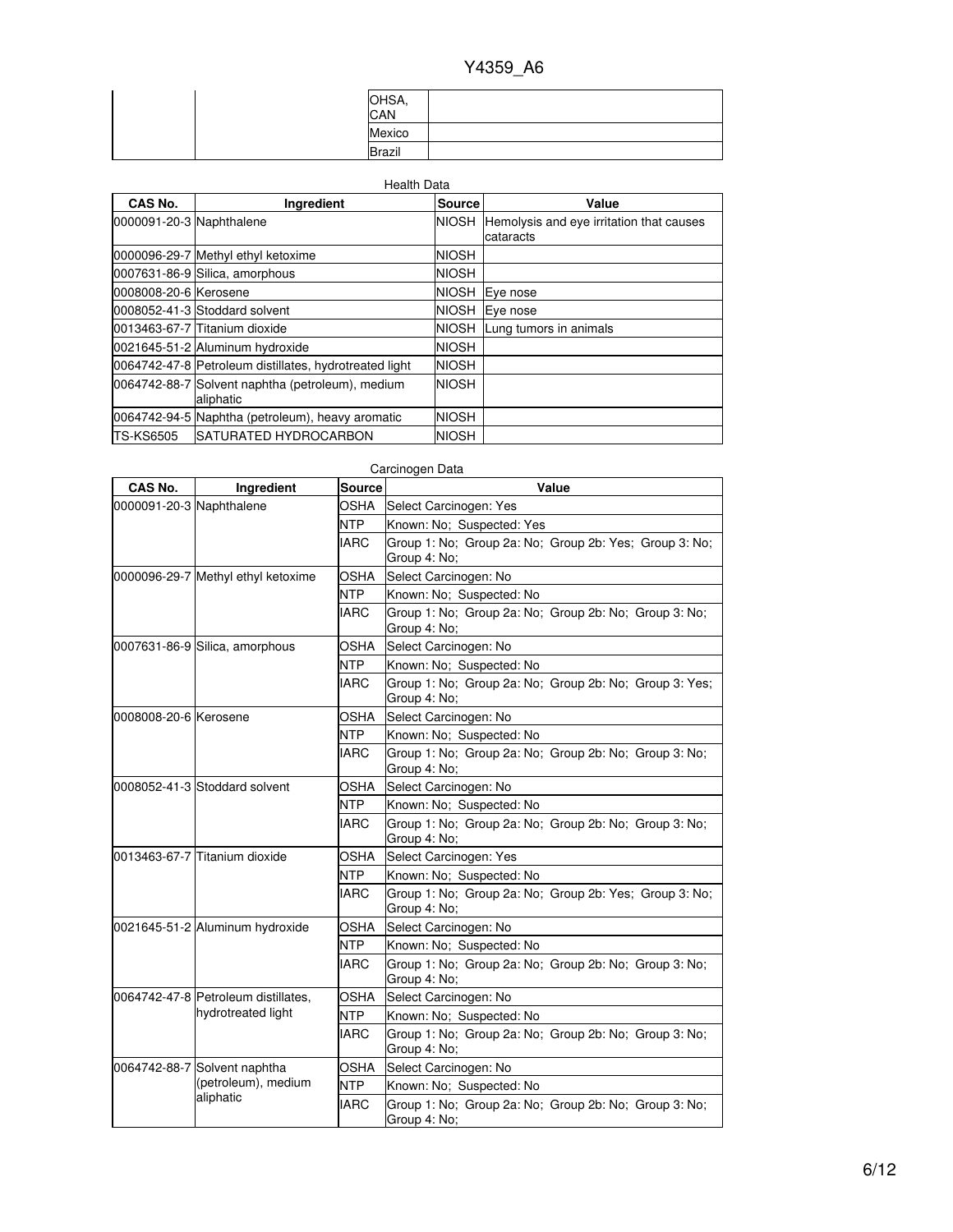|                                      | 0064742-94-5 Naphtha (petroleum), | <b>OSHA</b>  | Select Carcinogen: No                                                 |
|--------------------------------------|-----------------------------------|--------------|-----------------------------------------------------------------------|
|                                      | heavy aromatic                    | <b>NTP</b>   | Known: No: Suspected: No                                              |
|                                      |                                   | <b>IARC</b>  | Group 1: No; Group 2a: No; Group 2b: No; Group 3: No;<br>Group 4: No: |
| <b>TS-KS6505</b><br><b>SATURATED</b> |                                   | <b>IOSHA</b> | Select Carcinogen: No                                                 |
|                                      | <b>HYDROCARBON</b>                | <b>NTP</b>   | Known: No: Suspected: No                                              |
|                                      |                                   | <b>IARC</b>  | Group 1: No; Group 2a: No; Group 2b: No; Group 3: No;<br>Group 4: No: |

8.2. Exposure controls

| Respiratory                 | Select equipment to provide protection from the ingredients listed in Section 3 of this<br>document. Ensure fresh air entry during application and drying. If you experience eye<br>watering, headache or dizziness or if air monitoring demonstrates dust, vapor, or mist<br>levels are above applicable limits, wear an appropriate, properly fitted respirator<br>(NIOSH approved) during and after application. Follow respirator manufacturer's<br>directions for respirator use. FOR USERS OF 3M RESPIRATORY PROTECTION<br>ONLY: For information and assistance on 3M occupational health and safety<br>products, call OH&ESD Technical Service toll free in U.S.A. 1-800-243-4630, in<br>Canada call 1-800-267-4414. Please do not contact these numbers regarding other<br>manufacturer's respiratory protection products. 3M does not endorse the accuracy of |
|-----------------------------|------------------------------------------------------------------------------------------------------------------------------------------------------------------------------------------------------------------------------------------------------------------------------------------------------------------------------------------------------------------------------------------------------------------------------------------------------------------------------------------------------------------------------------------------------------------------------------------------------------------------------------------------------------------------------------------------------------------------------------------------------------------------------------------------------------------------------------------------------------------------|
| Eyes                        | the information contained in this Material Safety Data Sheet.<br>Avoid contact with eyes. Protective equipment should be selected to provide<br>protection from exposure to the chemicals listed in Section 3 of this document.<br>Depending on the site-specific conditions of use, safety glasses, chemical goggles,<br>and/or head and face protection may be required to prevent contact. The equipment<br>must be thoroughly cleaned, or discarded after each use.                                                                                                                                                                                                                                                                                                                                                                                                |
| Skin                        | Protective equipment should be selected to provide protection from exposure to the<br>chemicals listed in Section 3 of this document. Depending on the site-specific<br>conditions of use, protective gloves, apron, boots, head and face protection may be<br>required to prevent contact. The equipment must be thoroughly cleaned, or discarded<br>after each use.                                                                                                                                                                                                                                                                                                                                                                                                                                                                                                  |
| <b>Engineering Controls</b> | Depending on the site-specific conditions of use, provide adequate ventilation.                                                                                                                                                                                                                                                                                                                                                                                                                                                                                                                                                                                                                                                                                                                                                                                        |
| <b>Other Work Practices</b> | Emergency eye wash fountains and safety showers should be available in the<br>immediate vicinity of any potential exposure. Use good personal hygiene practices.<br>Wash hands before eating, drinking, using toilet facilities, etc. Promptly remove soiled<br>clothing and wash clothing thoroughly before reuse. Shower after work using plenty of<br>soap and water.                                                                                                                                                                                                                                                                                                                                                                                                                                                                                               |

| 9. Physical and chemical properties                                 |                                                                               |  |  |
|---------------------------------------------------------------------|-------------------------------------------------------------------------------|--|--|
|                                                                     |                                                                               |  |  |
| Appearance                                                          | <b>White Liquid</b>                                                           |  |  |
| Odour threshold                                                     | Not Measured                                                                  |  |  |
| рH                                                                  | No Established Limit                                                          |  |  |
| Melting point / freezing point                                      | Not Measured                                                                  |  |  |
| Initial boiling point and boiling range                             | 152 ( $^{\circ}$ C) 305 ( $^{\circ}$ F)                                       |  |  |
| Flash Point                                                         | 38 (°C) 100 (°F)                                                              |  |  |
| Evaporation rate (Ether = $1$ )                                     | Not Measured                                                                  |  |  |
| Flammability (solid, gas)                                           | Not Applicable                                                                |  |  |
| Upper/lower flammability or explosive limits Lower Explosive Limit: |                                                                               |  |  |
|                                                                     | Upper Explosive Limit: No Established Limit                                   |  |  |
| vapor pressure (Pa)                                                 | Not Measured                                                                  |  |  |
| Vapor Density                                                       | Heavier than air                                                              |  |  |
| <b>Specific Gravity</b>                                             | 1.18                                                                          |  |  |
| Partition coefficient n-octanol/water (Log<br>Kow)                  | Not Measured                                                                  |  |  |
| Auto-ignition temperature                                           | Not Measured                                                                  |  |  |
| Decomposition temperature                                           | Not Measured                                                                  |  |  |
| Viscosity (cSt)                                                     | No Established Limit Not Measured                                             |  |  |
| VOC %                                                               | Refer to the Technical Data Sheet or label where information is<br>available. |  |  |
| VOHAP content (gm/litre of paint)                                   | 18.01 (as supplied)                                                           |  |  |
| VOHAP content (gm/litre of Solid Coating)                           | 9.06 (as supplied)                                                            |  |  |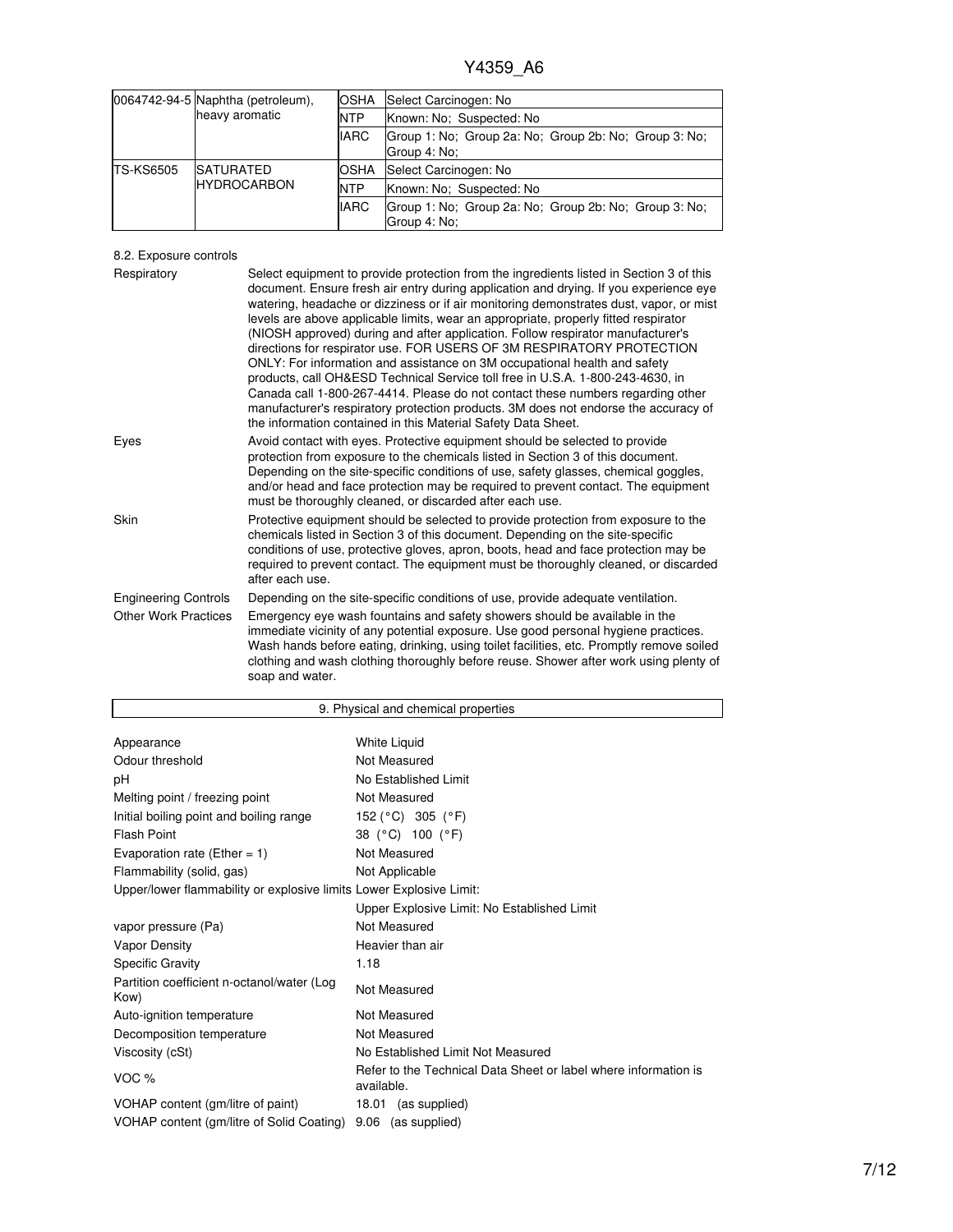### 10. Stability and reactivity

10.1. Reactivity No data available 10.2. Chemical stability This product is stable and hazardous polymerization will not occur. Not sensitive to mechanical impact. Excessive heat and fumes generation can occur if improperly handled. 10.3. Possibility of hazardous reactions No data available 10.4. Conditions to avoid No data available 10.5. Incompatible materials Strong oxidizing agents. 10.6. Hazardous decomposition products May produce hazardous fumes when heated to decomposition as in welding. Fumes may produce Carbon

Dioxide and Carbon Monoxide.

11. Toxicological information

Acute toxicity

NOTICE: Reports have associated repeated and prolonged occupational overexposure to solvents with permanent brain and nervous system damage. Intentional misuse by deliberately concentrating and inhaling the contents may be harmful or fatal.

| Ingredient                                                        | Oral LD50,<br>mg/kg              | Skin LD50,<br>mg/kg                    | Inhalation<br>Vapor LD50,<br>mg/L/4hr | Inhalation<br>Dust/Mist LD50,<br>mg/L/4hr |
|-------------------------------------------------------------------|----------------------------------|----------------------------------------|---------------------------------------|-------------------------------------------|
| Titanium dioxide - (13463-67-7)                                   | 10,000.00, Rat<br>- Category: NA | 10,000.00,<br>Rabbit -<br>Category: NA | No data<br>available                  | 6.82, Rat -<br>Category: NA               |
| Stoddard solvent - (8052-41-3)                                    | No data<br>available             | No data<br>available                   | No data<br>available                  | No data available                         |
| Solvent naphtha (petroleum), medium<br>aliphatic - (64742-88-7)   | 6,000.00, Rat -<br>Category: NA  | 3,000.00,<br>Rabbit -<br>Category: 5   | No data<br>available                  | No data available                         |
| SATURATED HYDROCARBON -<br>(TS-KS6505)                            | No data<br>available             | No data<br>available                   | No data<br>available                  | No data available                         |
| Kerosene - (8008-20-6)                                            | 2,835.00, Rat -<br>Category: 5   | 2,000.00,<br>Rabbit -<br>Category: 4   | No data<br>available                  | No data available                         |
| Naphtha (petroleum), heavy aromatic -<br>$(64742 - 94 - 5)$       | 5,000.00, Rat -<br>Category: 5   | 2.000.00.<br>Rabbit -<br>Category: 4   | No data<br>available                  | No data available                         |
| Silica, amorphous - (7631-86-9)                                   | 5,110.00, Rat -<br>Category: NA  | 5,000.00,<br>Rabbit -<br>Category: 5   | No data<br>available                  | No data available                         |
| Aluminum hydroxide - (21645-51-2)                                 | 5,000.00, Rat -<br>Category: 5   | No data<br>available                   | No data<br>available                  | No data available                         |
| Petroleum distillates, hydrotreated light -<br>$(64742 - 47 - 8)$ | 5.000.00. Rat -<br>Category: 5   | 2,000.00,<br>Rabbit -<br>Category: 4   | No data<br>available                  | No data available                         |
| Naphthalene - (91-20-3)                                           | 490.00, Rat -<br>Category: 4     | 20,000.00,<br>Rabbit -<br>Category: NA | No data<br>available                  | No data available                         |
| Methyl ethyl ketoxime - (96-29-7)                                 | 930.00, Rat -<br>Category: 4     | 2,000.00,<br>Rabbit -<br>Category: 4   | 20.00, Rat -<br>Category: 4           | No data available                         |

| Item                      | ategory.                 | Hazard         |
|---------------------------|--------------------------|----------------|
| Acute<br>Toxicity (mouth) | Classified<br><b>Not</b> | Not Applicable |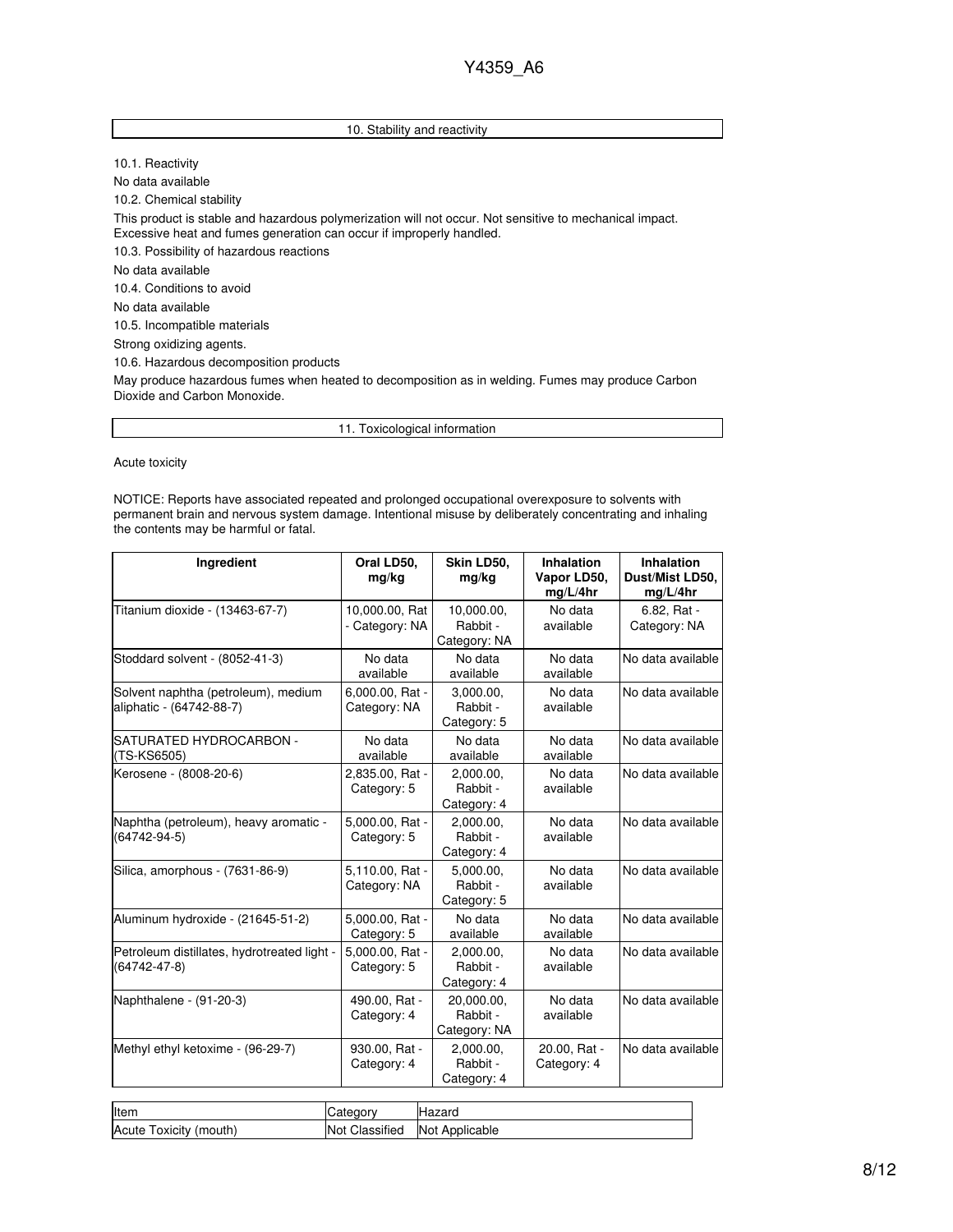| Acute Toxicity (skin)                                                       | <b>Not Classified</b> | Not Applicable                       |
|-----------------------------------------------------------------------------|-----------------------|--------------------------------------|
| Acute Toxicity (inhalation)                                                 | Not Classified        | Not Applicable                       |
| Skin corrosion/irritation                                                   | <b>Not Classified</b> | Not Applicable                       |
| Eye damage/irritation                                                       | Not Classified        | Not Applicable                       |
| Sensitization (respiratory)                                                 | Not Classified        | Not Applicable                       |
| Sensitization (skin)                                                        |                       | May cause an allergic skin reaction. |
| Germ toxicity                                                               | <b>Not Classified</b> | Not Applicable                       |
| Carcinogenicity                                                             | Not Classified        | Not Applicable                       |
| Reproductive Toxicity                                                       | Not Classified        | Not Applicable                       |
| Specific target organ systemic toxicity Not Classified<br>(single exposure) |                       | Not Applicable                       |
| Specific target organ systemic<br>Toxicity (repeated exposure)              | Not Classified        | Not Applicable                       |
| <b>Aspiration hazard</b>                                                    | Not Classified        | Not Applicable                       |

## 12. Ecological information

12.1. Toxicity

No additional information provided for this product. See Section 3 for chemical specific data.

## Aquatic Ecotoxicity

| Ingredient                                                           | 96 hr LC50 fish,<br>mg/l           | 48 hr EC50 crustacea,<br>mg/l          | ErC50 algae,<br>mg/l                             |
|----------------------------------------------------------------------|------------------------------------|----------------------------------------|--------------------------------------------------|
| Titanium dioxide -<br>$(13463 - 67 - 7)$                             | 1,000.00, Fundulus<br>heteroclitus | 5.50, Daphnia magna                    | 5.83 (72 hr), Pseudokirchneriella<br>subcapitata |
| Stoddard solvent -<br>$(8052 - 41 - 3)$                              | Not Available                      | Not Available                          | Not Available                                    |
| Solvent naphtha<br>(petroleum), medium<br>aliphatic - (64742-88-7)   | 800.00, Pimephales<br>promelas     | 100.00, Daphnia magna                  | 450.00 (96 hr), Selenastrum<br>capricornutum     |
| <b>SATURATED</b><br><b>HYDROCARBON -</b><br>(TS-KS6505)              | Not Available                      | Not Available                          | $0.00$ (hr).                                     |
| Kerosene - (8008-20-6)                                               | Not Available                      | Not Available                          | Not Available                                    |
| Naphtha (petroleum),<br>heavy aromatic -<br>(64742-94-5)             | 45.00, Pimephales<br>promelas      | 12.00, Daphnia magna                   | 2.50 (72 hr), Skeletonema<br>costatum            |
| Silica, amorphous -<br>$(7631 - 86 - 9)$                             | 10,000.00, Danio<br>rerio          | 10,000.00, Daphnia<br>magna            | 10,000.00 (72 hr), Scenedesmus<br>subspicatus    |
| Aluminum hydroxide -<br>$(21645 - 51 - 2)$                           | Not Available                      | Not Available                          | Not Available                                    |
| Petroleum distillates.<br>hydrotreated light -<br>$(64742 - 47 - 8)$ | 2.20, Lepomis<br>macrochirus       | 4,720.00, Dendronereides<br>heteropoda | Not Available                                    |
| Naphthalene - (91-20-3)                                              | 0.99, Oncorhynchus<br>gorbuscha    | 1.60, Daphnia magna                    | 68.21 (96 hr), Scenedesmus<br>subspicatus        |
| Methyl ethyl ketoxime -<br>$(96-29-7)$                               | 320.00, Leuciscus<br>idus          | 500.00, Daphnia magna                  | 83.00 (72 hr), Scenedesmus<br>subspicatus        |

12.2. Persistence and degradability No data available 12.3. Bioaccumulative potential Not Measured 12.4. Mobility in soil No data available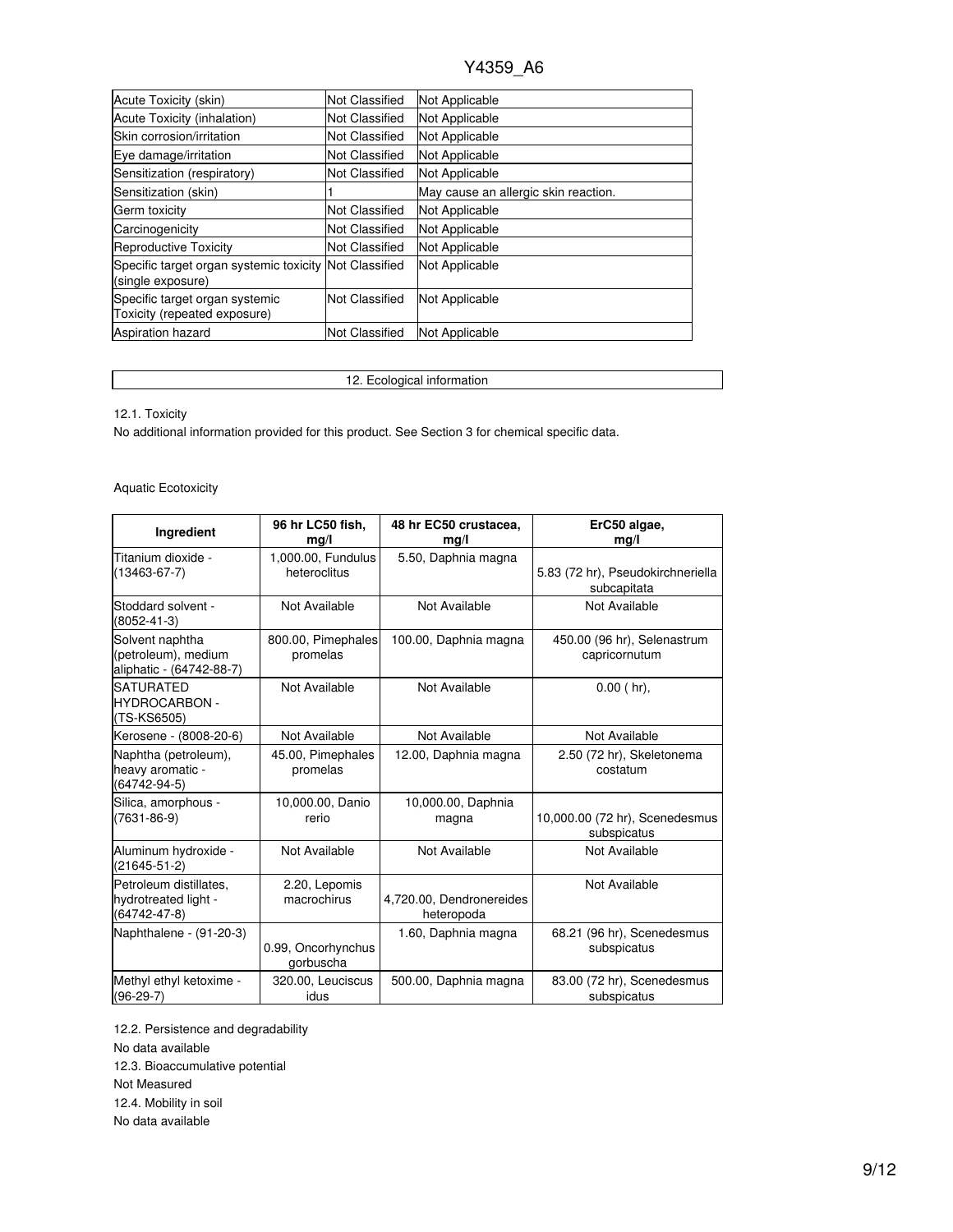12.5. Results of PBT and vPvB assessment This product contains no PBT/vPvB chemicals. 12.6. Other adverse effects No data available

#### 13. Disposal considerations

13.1. Waste treatment methods

Do not allow spills to enter drains or watercourses.

Dispose of in accordance with local, state and federal regulations. (Also reference RCRA information in Section 15 if listed).

14. Transport information 14.1. UN number UN 1263 14.2. UN proper shipping name PAINT - Marine pollutant (reaction product: bisphenolA-(epichlorhydrin); epoxy resin) 14.3. Transport hazard class(es) DOT (Domestic Surface Transportation) **IMO / IMDG** (Ocean Transportation) DOT Proper Shipping Name CONSUMER COMMODITY, ORM-D IMDG Proper Shipping Name PAINT - Marine pollutant (reaction product: bisphenolA-(epichlorhydrin); epoxy resin) DOT Hazard Class Not Regulated IMDG Hazard Class Flammable Liquid, 3 Sub Class Not applicable UN / NA Number UN 1263 DOT Packing Group Not Regulated IMDG Packing Group III CERCLA/DOT RQ 2181 gal. / 21445 lbs. System Reference Code 181 14.4. Packing group III 14.5. Environmental hazards IMDG Marine Pollutant: Yes ( Titanium dioxide ) 14.6. Special precautions for user Not Applicable 14.7. Transport in bulk according to Annex II of MARPOL73/78 and the IBC Code Not Applicable 15. Regulatory information Regulatory Overview The regulatory data in Section 15 is not intended to be all-inclusive, only selected regulations are represented. All ingredients of this product are listed on the TSCA (Toxic Substance Control Act) Inventory or are not required to be listed on the TSCA Inventory. WHMIS Classification B3 D2B DOT Marine Pollutants (10%): (No Product Ingredients Listed) DOT Severe Marine Pollutants (1%): (No Product Ingredients Listed) EPCRA 311/312 Chemicals and RQs (>.1%) : Benzene, ethyl- (1000 lb final RQ; 454 kg final RQ) Naphthalene (100 lb final RQ; 45.4 kg final RQ) Xylenes (o-, m-, p- isomers) (100 lb final RQ; 45.4 kg final RQ)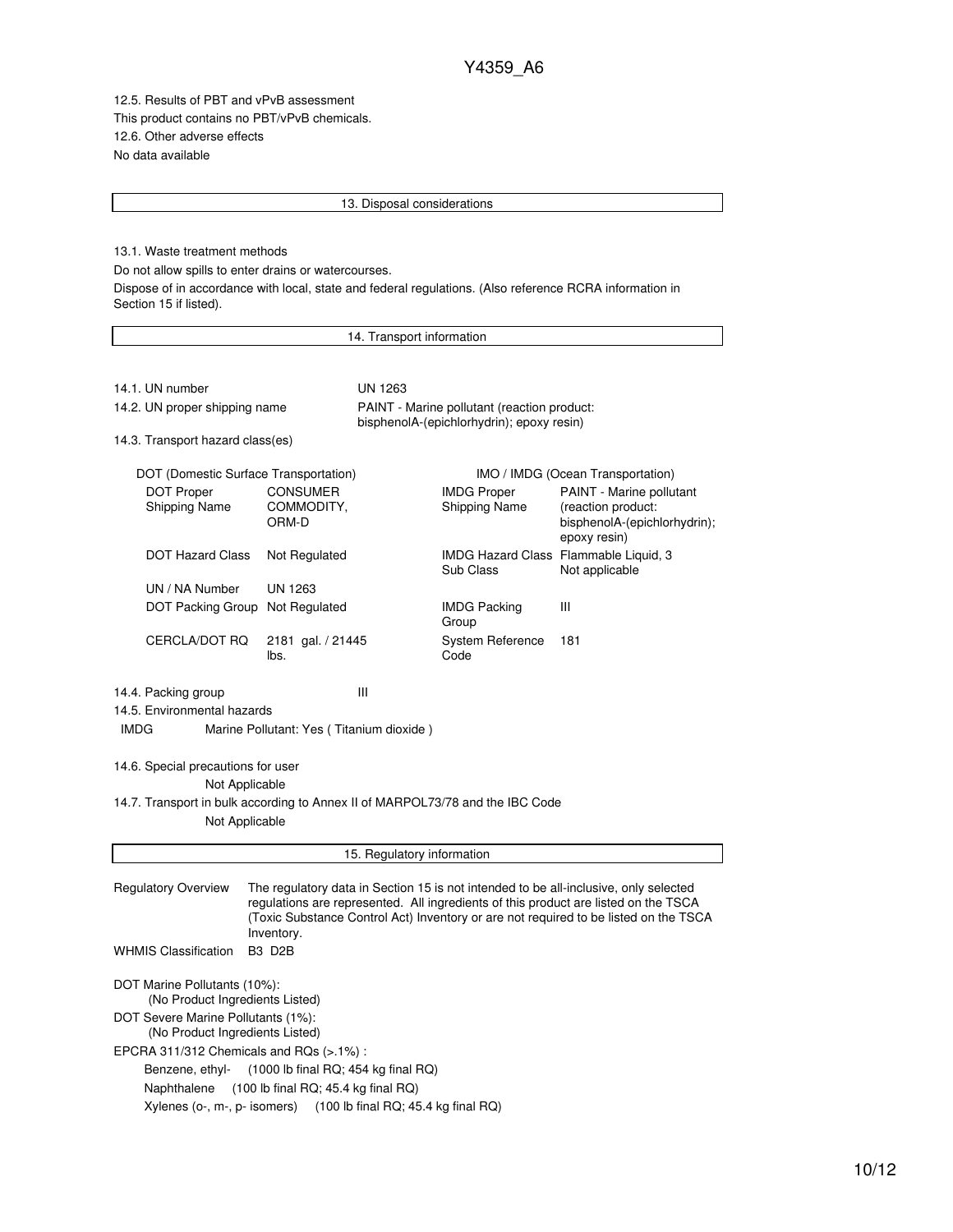EPCRA 302 Extremely Hazardous (>.1%) : (No Product Ingredients Listed) EPCRA 313 Toxic Chemicals (>.1%) : Benzene, ethyl-Naphthalene Xylenes (o-, m-, p- isomers) Mass RTK Substances (>1%) : Kerosene Silica, amorphous Stoddard solvent Titanium dioxide Penn RTK Substances (>1%) : Kerosene Silica, amorphous Stoddard solvent Titanium dioxide Penn Special Hazardous Substances (>.01%) : (No Product Ingredients Listed) RCRA Status: (No Product Ingredients Listed) N.J. RTK Substances (>1%) : Kerosene Silica, amorphous Solvent naphtha (petroleum), medium aliphatic Stoddard solvent Titanium dioxide N.J. Special Hazardous Substances (>.01%) : Benzene, ethyl-Naphthalene Propylene glycol monomethyl ether Solvent naphtha (petroleum), medium aliphatic Xylenes (o-, m-, p- isomers) N.J. Env. Hazardous Substances (>.1%) : Benzene, ethyl-Kerosene Naphthalene Xylenes (o-, m-, p- isomers) Proposition 65 - Carcinogens (>0%): Benzene, ethyl-Naphthalene Titanium dioxide Proposition 65 - Female Repro Toxins (>0%): (No Product Ingredients Listed) Proposition 65 - Male Repro Toxins (>0%): (No Product Ingredients Listed) Proposition 65 - Developmental Toxins (>0%): (No Product Ingredients Listed)

16. Other information

The information and recommendations contained herein are based upon data believed to be correct. However, no guarantee or warranty of any kind, expressed or implied, is made with respect to the information contained herein. We accept no responsibility and disclaim all liability for any harmful effects which may be caused by exposure to our products. Customers/users of this product must comply with all applicable health and safety laws, regulations, and orders.

The full text of the phrases appearing in section 3 is: